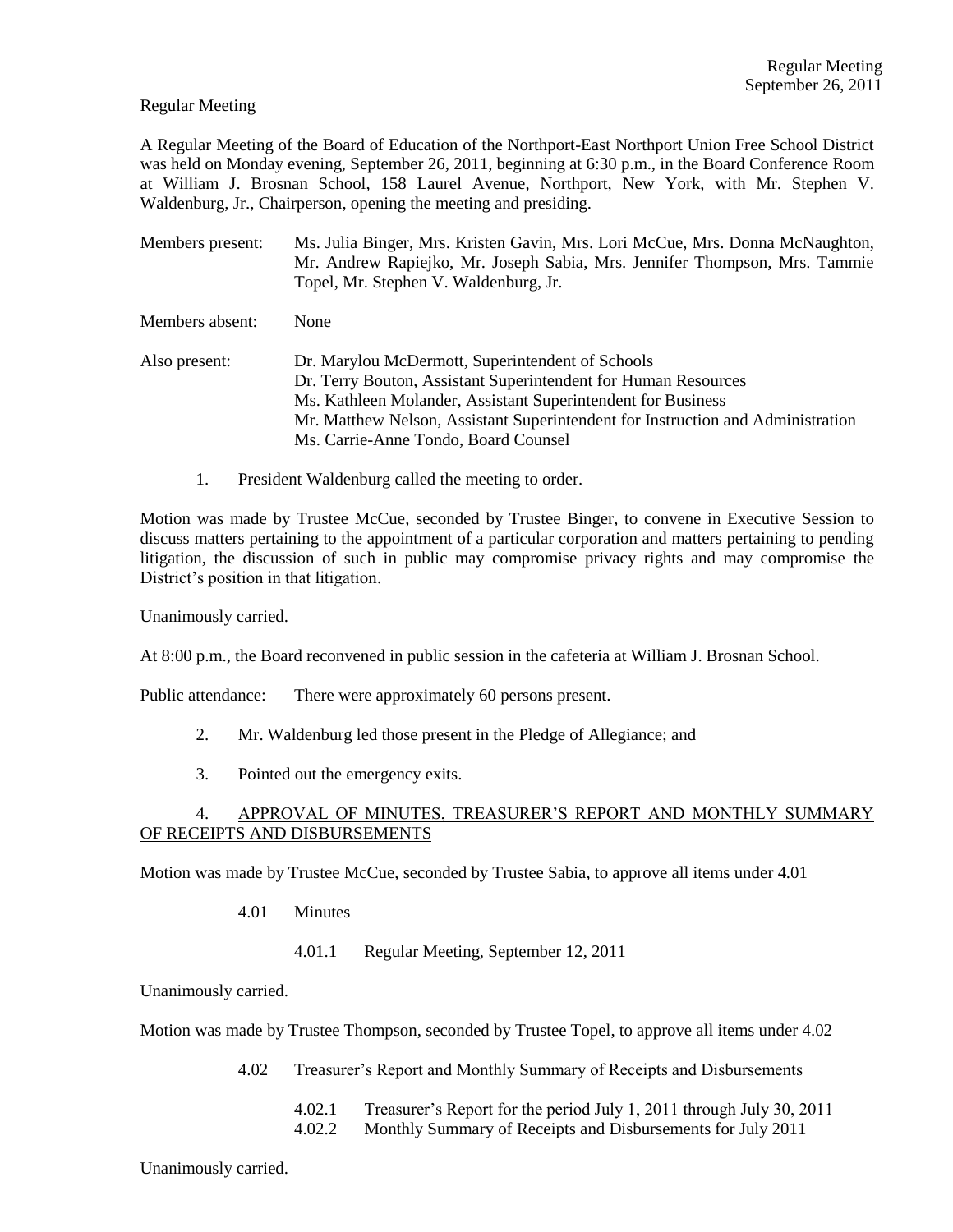4.03 For Information: Claims Auditor's Report for Warrant and Schedule of Claims for payments dated:

July 2011 (Wire Transfer Report), July 15, 2011 (Accounts Payable Warrant), July 15, 2011 (Payroll Trust & Agency Warrant), July 29, 2011 (Accounts Payable Warrant), July 29, 2011 (Payroll Trust & Agency Warrant), July 2011 (Claims Audit Report)

### 5. SPECIAL REPORT/ANNOUNCEMENTS FROM THE SUPERINTENDENT

5.01 Accomplishments of Staff and Students

5.01.1 Ms. Jennifer Nesfield, District Chairperson of World Languages and ESL, introduced the following students who tested Proficient on the New York State English as a Second Language Achievement Test (NYSESLAT) in May 2011:

Kindergarten Emma Honore, Tatiana Martinez, Scarlet Rodriguez, Jack So

Grade 1 Stefany Jimenez, Yency Nataren, Wences Valencia

Grade 2 David Granados, Abbas Syed, Alice Yanes

Grade 4 Paulina Palencia-Catalan, Jensy Ponce, Taimur Sheikh, Ayesha Siddiq

Grade 5 Syed Hasnain Haider, Michelle Reyes, Daniel So

Grade 7 Helga Arauz, Junior Granados

Grade 9 Taesoo Kim, Nicholas Villacis

Grade 10 Luvin Raymundo

5.02 The President of the Board reviewed the upcoming meetings of October  $3<sup>rd</sup>$ , October  $17<sup>th</sup>$ , November  $7<sup>th</sup>$  and November  $21<sup>st</sup>$ .

# 6. COMMUNICATIONS

6.01 Email from Mr. Albert Prisco to Members of the Board, received September 19, 2011, re: Mergers and Doctor Cantor

Mr. Prisco addressed the Board and stated that he was very impressed with the article in "The Observer" last week quoting Dr. Martin Cantor, head of the Long Island Center for Socio-Economic Policy, regarding town-wide school district mergers. Mr. Prisco suggested that the Board invite Dr. Cantor to a meeting so the Board and the public can question him on his ideas. Mr. Prisco stated that it is hard to make a decision without giving the public knowledge and facts.

President Waldenburg suggested that this should be a topic of town meetings. Mr. Waldenburg noted that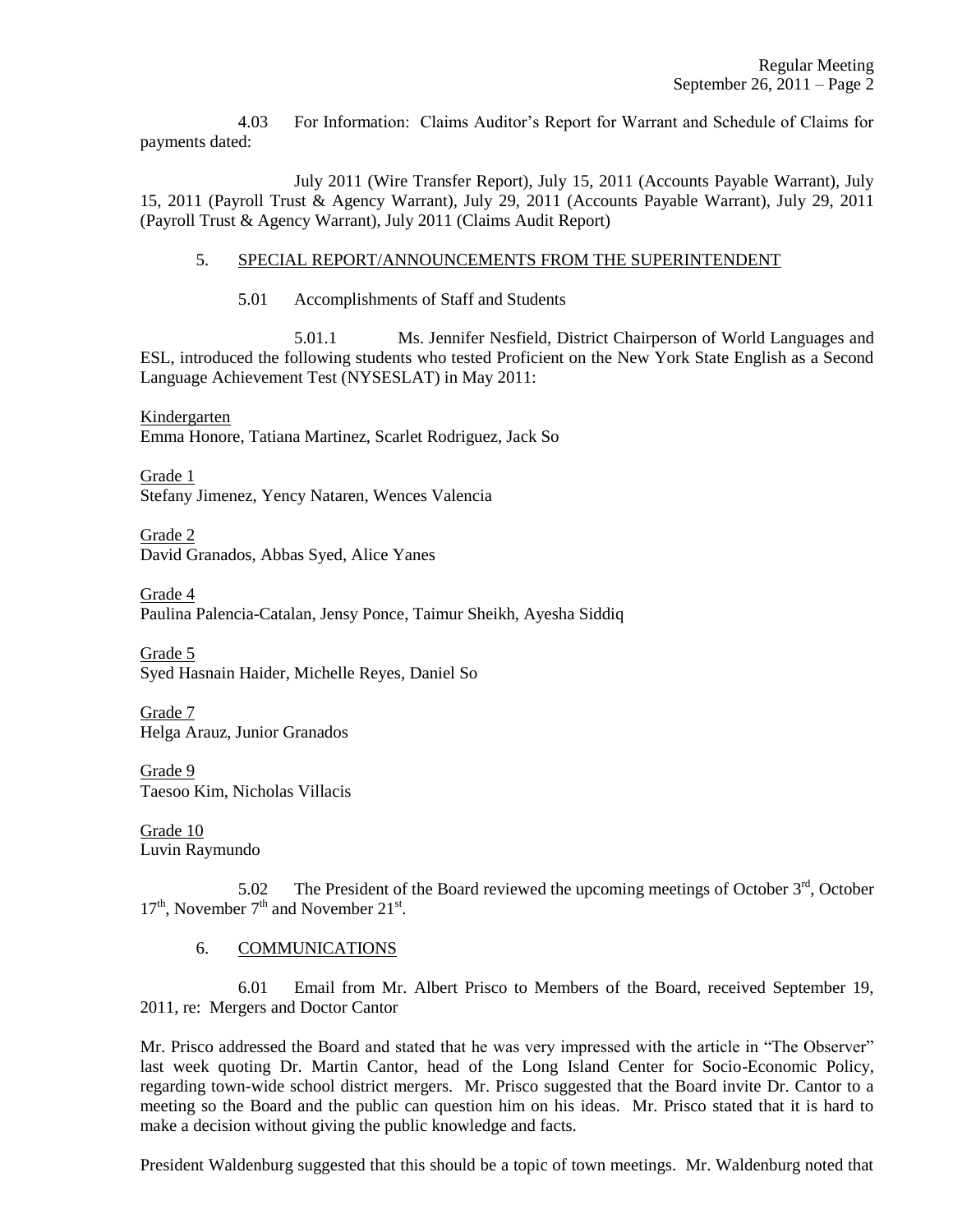he has seen information about mergers which showed that it might be beneficial for other districts but not for Northport.

Trustee Thompson stated that she was not ready to pursue what Mr. Prisco is proposing.

6.02 Letter from The Nolan Family to Members of the Board, received September 20, 2011, re: Transportation

The Nolan family did not attend the meeting. President Waldenburg stated that their letter requested that the Board deny a request for transportation.

### 7. PUBLIC PARTICIPATION

Name Comment Tim Farrell Stated that he understands that his request for transportation is a Parent complicated issued and thanked the Board for their consideration. Mr. Farrell stated that he wrote a letter last week to the Board addressing four criteria that few people would meet in approval of his request. Mr. Farrell noted that he read the District's transportation policies, stating that the indistrict policy specifies distances and age of children, but the non-public school policy does not take into consideration the age of the child. Mr. Farrell stated that the Board has the right to make an exception in regards to non-public transportation and that the Board of Education's mission is to educate all Northport students with whatever tools they having including transportation.

President Waldenburg thanked Mr. Farrell for his kind words and stated that there was discussion regarding transportation options including having the parent take the child to an adjacent district. Mr. Waldenburg stated that the Board would have to hear from counsel on whether the District is permitted to this within the confines of the law.

There was a brief discussion regarding the number of families denied transportation in the current school year and changes in transportation requiring voter approval.

| Nina Dorata | Asked if there was an update on the LIPA tax case |
|-------------|---------------------------------------------------|
| Resident    |                                                   |

Ms. Carrie-Anne Tondo, Board Counsel, stated that a summons and complaint was filed on behalf of the Board of Education in May of 2011. Counsel Tondo stated that she received some responsive papers and is in the process of responding to them. Ms. Tondo stated that she is not free to comment on the nature of those responses at this time.

| <b>Antoinette Blanck</b> | Stated that she has the privilege of participating with 500 teachers    |
|--------------------------|-------------------------------------------------------------------------|
| <b>UTN</b> President     | nationwide in education nation which was part of a town hall broadcast. |
|                          | Ms. Blanck stated that there was a lot of talk regarding collaboration  |
|                          | between teachers, Board of Education and administrators. Ms. Blanck     |
|                          | requested that a Board-Teachers relations meeting be scheduled as soon  |
|                          | as possible to discuss collaboration and how the UTN and Board can      |
|                          | work together to do what is best for the students.                      |

President Waldenburg stated that the District Clerk will poll the Board members to setup a date for the meeting.

Superintendent McDermott extended an invitation to Ms. Blanck to visit classrooms with her.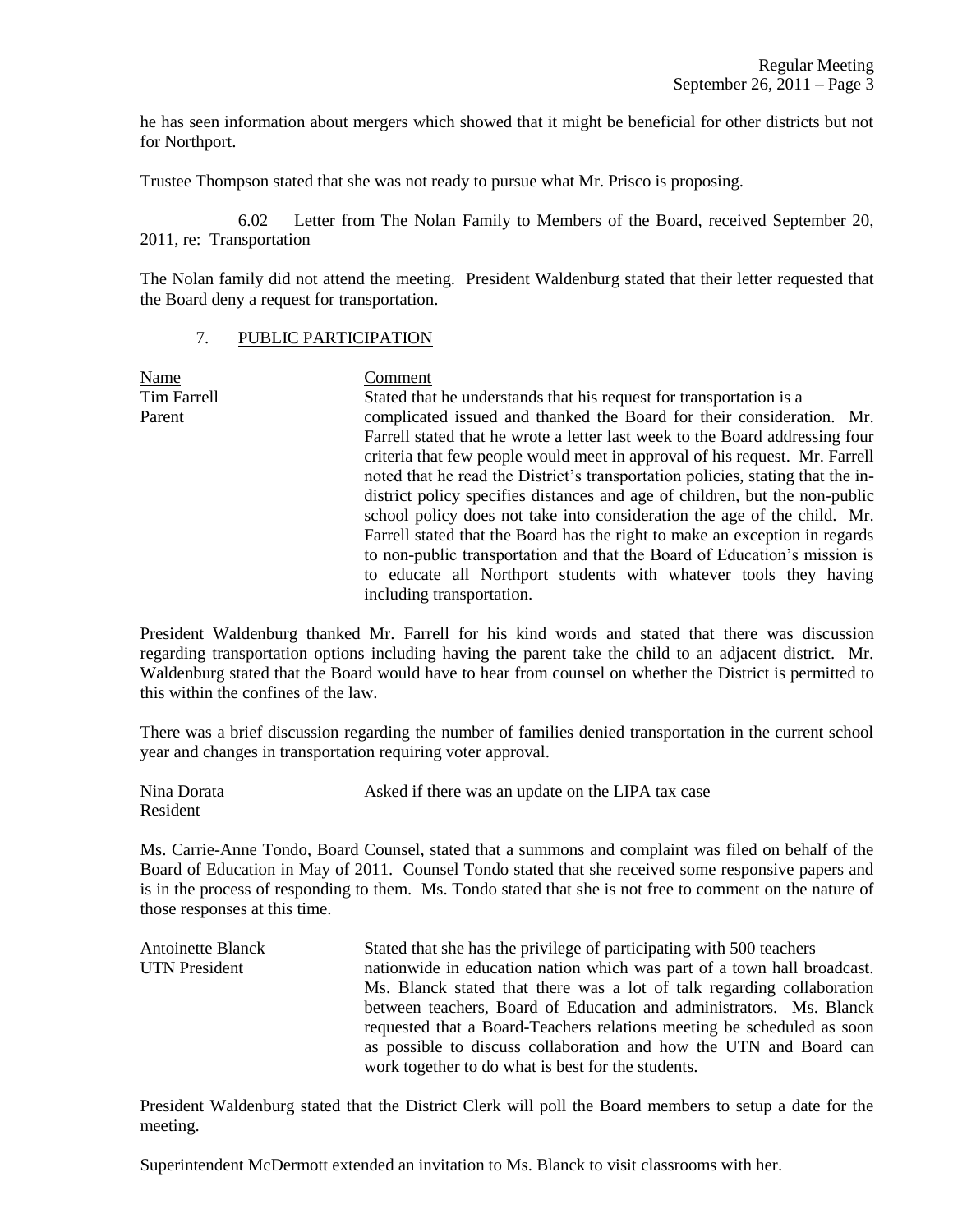Motion was made by Trustee McCue, seconded by Trustee Topel, to approve all items under 8.01.

### 8. SUPERINTENDENT'S REPORT, GENERAL

8.01 Personnel Schedules, each dated September 26, 2011, and each attached and made part of the official minutes:

- 8.01.1 Schedule B Non-Instructional Staff
- 8.01.2 Schedule C Salary Transfers
- 8.01.3 Schedule D Extra Pay
- 8.01.4 Schedule J Committee on Special Education

There was a brief discussion regarding the number of sessions a club has and how many children are involved in clubs. The Board requested information regarding attendance in clubs.

The board requested information regarding crowd supervision and security for after school activities, including the duration of the events and the necessity to have both security and chaperones.

Vote on Trustee McCue's motion to approve all items under 8.01 was unanimously carried.

Motion was made by Trustee Topel, seconded by Trustee Binger, to approve all items under 8.02

8.02 Receiving for a second reading and adopting revisions to the following policies:

8.02.1 Policy #2160 – *"School District Officer and Employee Code of Ethics"* (replaces the following policies: #4001 – Code of Ethics for All Officers and Employees, #9270.1 – Code of Ethics for Board Members, #4116.24 – Personnel Duties and Responsibilities, #1313 – Gifts to School Personnel, #4134.1 – Paid Tutoring by District Staff, #8230 – Remuneration and Reimbursement

8.02.2 Policy #8332 – *"District Owned Cellular Telephones"*

8.02.3 Policy #9511 – *"Pay Rates for: Continuing Education and Recreation Teachers, Temporary, Substitute and Student Non-Instructional Employees"*

Vote on Trustee Topel's motion to approve all items under 8.02 was unanimously carried.

Motion was made by Trustee McCue, seconded by Trustee Thompson, to approve all items under 8.03, 8.04, and 8.05.

8.03 Approving the following resolution:

"BE IT RESOLVED, that in accordance with Education Law §3811, the Board hereby appoints Ingerman Smith, LLP to represent Christina Pulaski in the federal district court under Case No. CV-11-4090"

8.04 Approving the following resolution:

"BE IT RESOLVED, that in accordance with Board Policy and State Regulation, the Board of Education approve the appointment of Mr. David Nydick to serve as Impartial Hearing Officer for the purpose of conducting an impartial hearing in accord with Policy 4321, Program for Students with Disabilities Under IDEA"

8.05 Appointing the following member to serve on the District's Operations and Maintenance Committee:

Mrs. Laura Ronan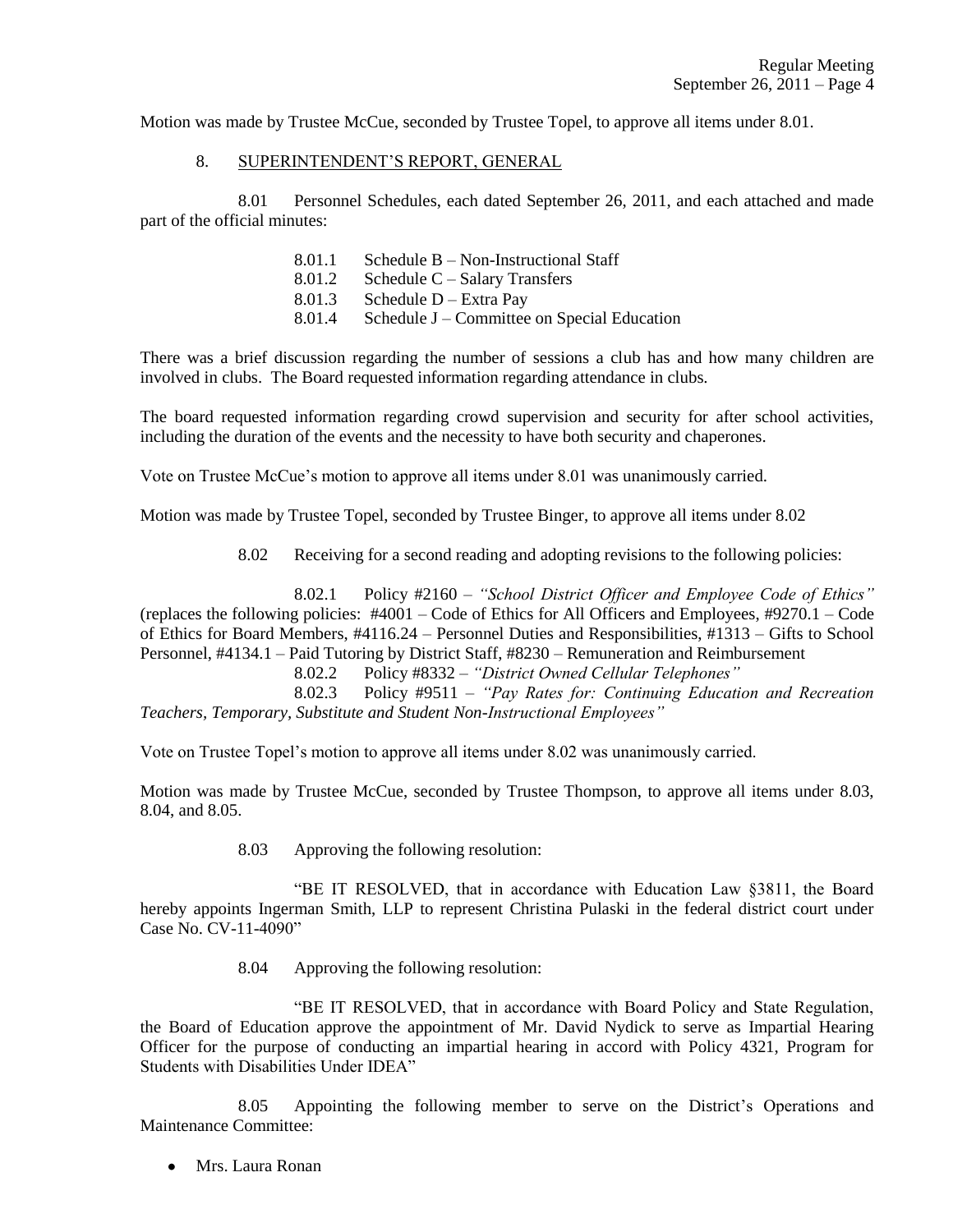Vote on Trustee McCue's motion to approve all items under 8.03, 8.04, and 8.05 was unanimously carried.

Motion was made by Trustee McNaughton, seconded by Trustee McCue, approve all items under 9., with the exception of severed item 9.05.

### 9. SUPERINTENDENT'S REPORT FINANCIAL

9.01 Taking specified action on the following BIDS:

BUILDINGS & GROUNDS 9.01.1 Award – Uniforms

- 9.02 Approving transfer of general fund appropriations in the 2010-2011 budget
- 9.03 Approving transfer of general fund appropriations in the 2011-2012 budget
- 9.04 Receiving the following donation to the school district:

9.04.1 A Dell Inspiron 550 Minitower Desktop with monitor and keyboard for the use of students in the A Midwinter Night's Dream ALS Awareness Club from Mr. Donald Strasser, value estimated by the donor to be approximately \$400.00

- 9.05 Severed
- 9.06 Approving the following resolution:

"RESOLVED, that the Board of Education accept the donation of \$525.62 toward the purchase of supplies for Norwood Avenue Elementary School and increase the 2011-2012 budget code A2110.5030.14.0200 by \$525.62 for this purpose.

RESOLVED, that the Board of Education hereby approves an increase in the revenue code A2705 of the 2011-2012 budget by \$525.62 with the understanding that this increase in revenue is the result of Norwood Avenue Elementary School's participation in the Target Take Charge of Education Program"

9.07 Approving the following resolution:

"RESOLVED, that the Board of Education accept the donation of \$952.91 toward the purchase of supplies for Fifth Avenue Elementary School and increase the 2011-2012 budget code A2110.5030.12.0200 by \$952.91 for this purpose.

RESOLVED, that the Board of Education hereby approves an increase in the revenue code A2705 of the 2011-2012 budget by \$952.91 with the understanding that this increase in revenue is the result of Fifth Avenue Elementary School's participation in the Target Take Charge of Education Program"

9.08 Approving the following resolution:

"BE IT RESOLVED, that in accordance with the 2007-2008 Proposition No. 3 for EXCEL Capital Projects the Board of Education approves the transfer of undesignated fund balance from the General Fund to the Capital Fund in the amount of \$772,281.00"

9.09 Approving the following resolution: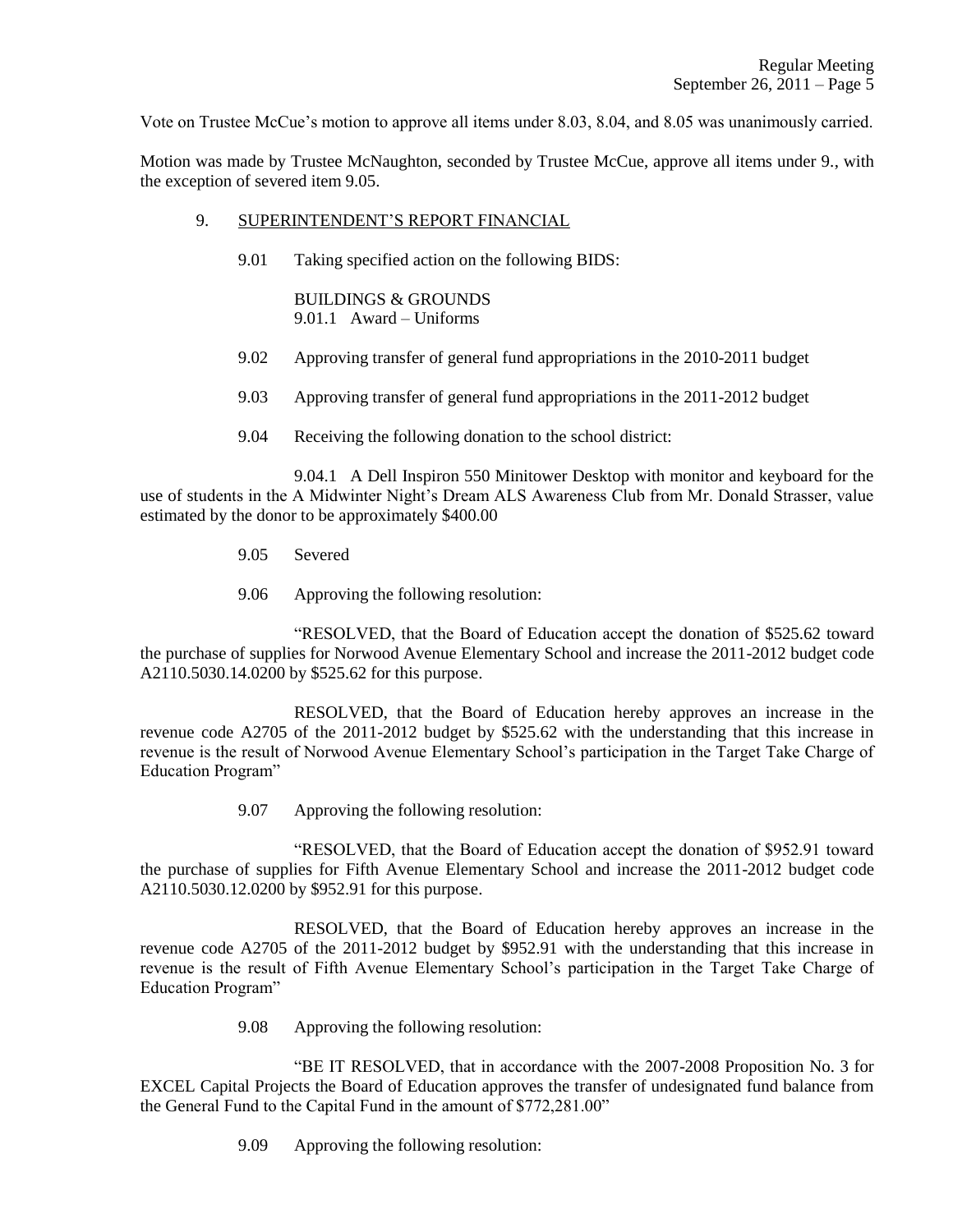"BE IT RESOLVED, that in accordance with the 2008-2009 Proposition No. 3 establishing a Capital Reserve Fund the Board of Education approves the funding of said reserve fund by a transfer of undesignated fund balance in an amount not to exceed \$600,000.00"

9.10 Approving the following resolution:

"BE IT RESOLVED, that the Board of Education approve the transfer of undesignated fund balance from the General Fund to the School Lunch Fund in the amount of \$107,122.10 to support the 2010-2011 operating deficit"

9.11 Approving the following resolution:

"BE IT RESOLVED, that the Board of Education approve a reserve for advances from undesignated fund balance in the amount of \$179,017.88 to support the operating deficits of the School Lunch Fund for the 2007-2008, 2008-2009, and 2009-2010 fiscal years"

9.12 Approving the following resolution:

"WHEREAS, the Board of Education, at its meeting on June 20, 2011, approved a resolution to fund the Retirement Contribution Reserve Fund in an amount not to exceed \$2,800,000.00

WHEREAS, the Board of Education approves an amendment to this resolution

BE IT RESOLVED, that in accordance with the provisions of §6-r of the General Municipal Law, the Board of Education approves the funding of the Retirement Contribution Reserve Fund by a transfer of undesignated fund balance (and/or budgetary appropriation) from the 2010-2011 fiscal year in an amount not to exceed \$3,600,000.00"

Vote on Trustee McNaughton's motion to approve all items under 9., with the exception of severed item 9.05, was unanimously carried.

Motion was made by Trustee Rapiejko, seconded by Trustee Sabia, to remove from table for reconsideration and approval of item 9.05.

9.05 Appointing R.S. Abrams & Co., LLP as Internal Auditor for the 2011-2012 fiscal year, with an option to renew for the 2012-2013 and 2013-2014 fiscal years

Trustee Rapiejko stated that the appointment of R.S. Abrams & Co., LLP as Internal Auditors was tabled at the Board Meeting held on September 12, 2011. Mr. Rapiejko stated that the Audit Committee met on September 19, 2011 and took no additional action from their August 1, 2011 meeting recommending to the Board the appointment of R.S. Abrams & Co., LLP as the District's Internal Auditor.

Vote on Trustee Rapiejko's motion to remove from table for reconsideration and approval of item 9.05 was unanimously carried.

- 10. SUPERINTENDENT'S REPORT FOR INFORMATION ONLY
	- 10.01 Schedule I Home Instruction
	- 10.02 Student Activity Account Reports for July, 2011 from:
		- 10.02.1 Northport High School
		- 10.02.2 East Northport Middle School
		- 10.02.3 Northport Middle School